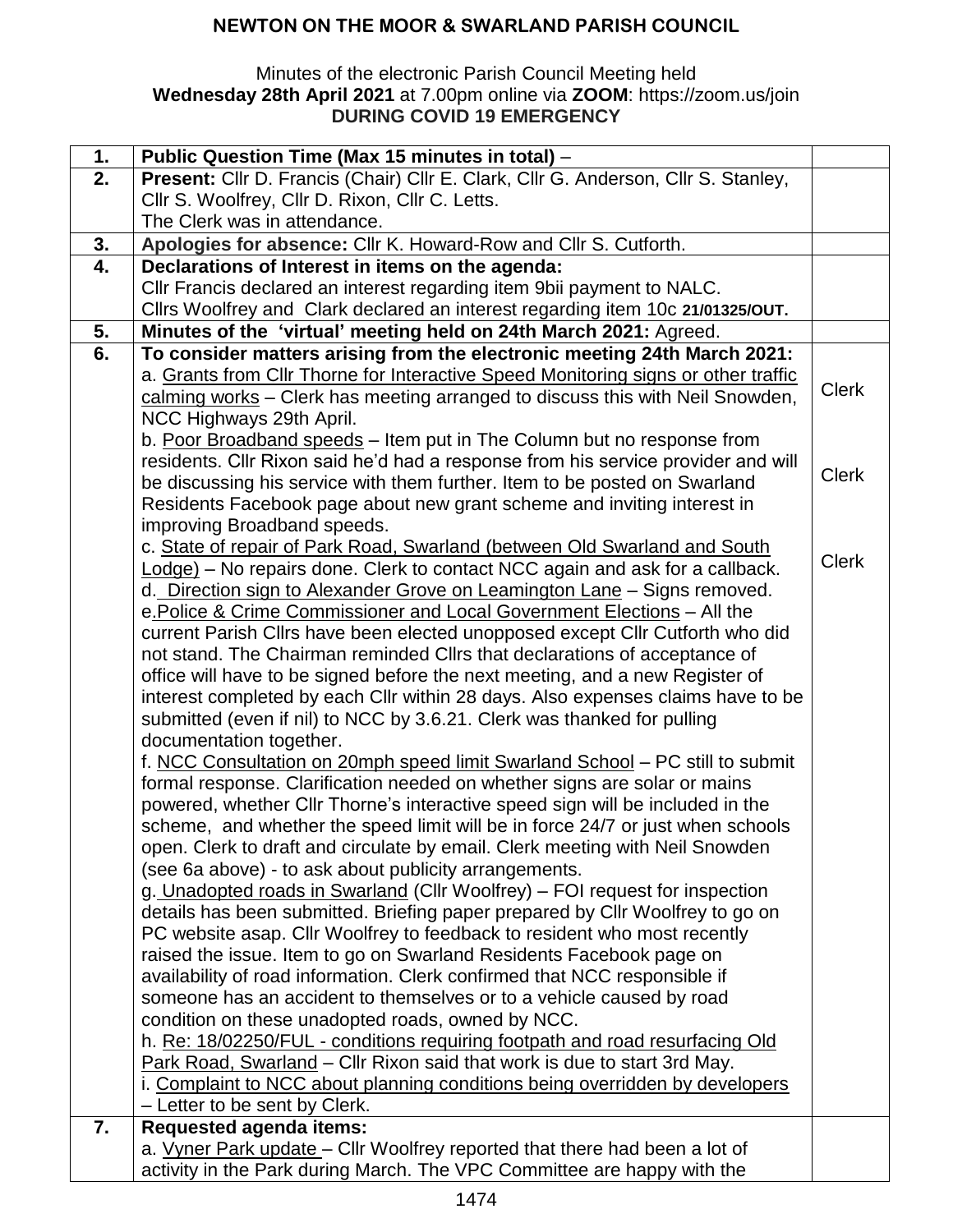# **NEWTON ON THE MOOR & SWARLAND PARISH COUNCIL**

| changes agreed by the PC at the last meeting, and also with the additional<br>funding agreed (if necessary). The donated basketball post has arrived and will<br>be installed 29/4/21. The bowling green sweeper is under repair and interest<br>has been expressed by a number of people in playing bowls and Qi Gong on<br>the green. The outside gym will be installed in June. With regard to the<br>stabilisation of the MUGA and tennis court, this is in hand.                                                                                                                                                                   |              |
|-----------------------------------------------------------------------------------------------------------------------------------------------------------------------------------------------------------------------------------------------------------------------------------------------------------------------------------------------------------------------------------------------------------------------------------------------------------------------------------------------------------------------------------------------------------------------------------------------------------------------------------------|--------------|
| The accounts are being sorted out for internal audit with the PC's accounts.<br>Cllr Woolfrey thanked the Cttee, Andy Ferguson (Treasurer) volunteers and Cllr<br>Anderson for their help.                                                                                                                                                                                                                                                                                                                                                                                                                                              |              |
| A question was asked about the VP sign at the park's north gate. Cllr Anderson<br>said this was attached to the gate which was removed and the sign will be re-<br>erected shortly.                                                                                                                                                                                                                                                                                                                                                                                                                                                     |              |
| b. Felton Cemetery Joint Committee Terms of Reference (Cllr Anderson)<br>Attached as Appendix 1. Cllr Anderson said there were two key amendments ie<br>11i and 11iii. The first being that each PC should put their proportion through on<br>their own accounts every year, and the second that each PC pays for the<br>electors on their electoral register (rather than just Swarland) so all parishioners                                                                                                                                                                                                                           |              |
| are formally entitled to the reduced rate.<br>This was discussed and it was agreed that although the details of the<br>committee's income and expenditure should be included as a note to the<br>accounts, they could not be included on the AGAR return as they did not go<br>through the PC's bank account, the PC holds no records of these transactions,<br>and our Internal Auditor has no means of checking them.<br>It was agreed to accept the new Terms of Reference.                                                                                                                                                          | <b>Clerk</b> |
| c. Annual Review of PC Risk Assessment - Attached as Appendix 2. The Clerk<br>suggested that an addition should be made on how to deal with remote<br>meetings eg. to follow Government advice. She suggested that an addition be<br>made (in case of inability of Clerk to carry out duties) to give copies of<br>passwords for email/website/bank etc to the Chairman and Vice Chairman<br>which had in fact been done at the beginning of lockdown as a precaution. The<br>Clerk also suggested reducing the amount of finance information reported to<br>meetings as the number of transactions had decreased, and also to complete |              |
| the review of the PC's Standing Orders and Finance Regs. These suggestions<br>were agreed. Clirs to pass any additional comments to the Clerk asap.<br>d. Remote Meetings - In 2020 the Government gave authority to Parish                                                                                                                                                                                                                                                                                                                                                                                                             |              |
| Councils to hold remote meetings which ends on 7/5/21. The Chairman said<br>that Zoom meetings could be held for discussions and decisions can be<br>delegated to one Councillor. Minutes can be produced in the same way but the<br>conclusion will have to be confirmed by the person with the delegated authority.                                                                                                                                                                                                                                                                                                                   |              |
| In addition, the PC legally has to have four face to face meetings in a year<br>including the Annual Parish meeting for the election of Chairman etc which can't<br>be delegated. For the rest of the time the PC can carry on using ZOOM until<br>venues open again and meetings permitted.                                                                                                                                                                                                                                                                                                                                            |              |
| This was agreed with delegation to the Chairman and in his/her absence, the<br>Vice Chairman but may come to an end if remote meetings are permitted again<br>by the Government. The role of the Clerk will remain unchanged.                                                                                                                                                                                                                                                                                                                                                                                                           |              |
| e. MHCLG consultation on experience of holding remote meetings - Cllrs<br>Francis, Clark and the Clerk have been through the questionnaire. The Clerk<br>will circulate to the PC for comment/input. General feeling was that remote<br>meetings are useful but there is still a role for in person meetings.                                                                                                                                                                                                                                                                                                                           |              |
| f. Arrangements and date for Annual Meeting of the PC and Annual Parish<br>Meeting – The Chairman said that it is a legal requirement that the Annual                                                                                                                                                                                                                                                                                                                                                                                                                                                                                   |              |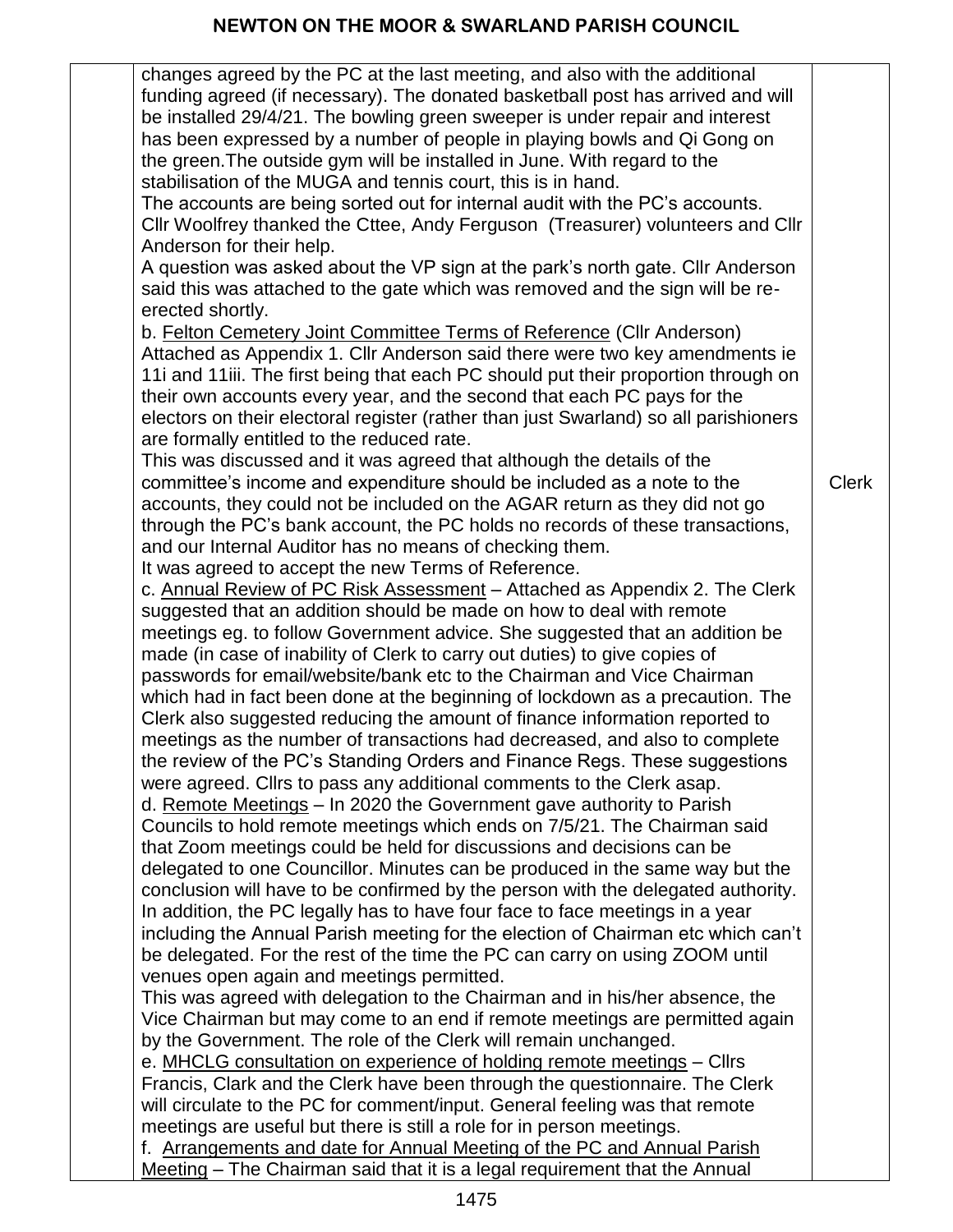|    | meeting is held within 14 days after Cllrs take up their posts after an Election ie<br>between 10th-24th May. It was agreed to hold ZOOM meeting Thursday 20th<br>May at 7pm followed by an in person meeting on Saturday 22nd at 9.00 which<br>just had to be attended by a quorum (4) to minimise risk.<br>g. PC Vacancy - 9 Parish Cllrs have been elected unopposed but there is still<br>one vacancy which can now be filled by co-option. It was agreed to advertise<br>the post and qualification criteria on the 'Swarland Residents' Facebook page.                                                                                                                                                                                                                                                                                                                                                                                                                                                                                                                                                                                                                                                                                                                                                                                                                                                                                                                                                                                                                                                                                                                      |                              |
|----|-----------------------------------------------------------------------------------------------------------------------------------------------------------------------------------------------------------------------------------------------------------------------------------------------------------------------------------------------------------------------------------------------------------------------------------------------------------------------------------------------------------------------------------------------------------------------------------------------------------------------------------------------------------------------------------------------------------------------------------------------------------------------------------------------------------------------------------------------------------------------------------------------------------------------------------------------------------------------------------------------------------------------------------------------------------------------------------------------------------------------------------------------------------------------------------------------------------------------------------------------------------------------------------------------------------------------------------------------------------------------------------------------------------------------------------------------------------------------------------------------------------------------------------------------------------------------------------------------------------------------------------------------------------------------------------|------------------------------|
| 8. | <b>Report by County Councillor and meetings attended by Councillors:</b><br>a.NCC North Area Committee Meeting (Planning) 22.4.21.<br>Cllrs Rixon, Stanley and the Clerk attended re: application 20/03622/FUL. The<br>letters from the PC and from the public had been read out. Disappointingly,<br>NCC Highways saw no problem with access. The Chairman dismissed the<br>objections and the application was approved with a requirement for a £40,000<br>contribution to affordable housing not necessarily within this Parish. Cllr Rixon<br>said that the PC should take a serious look at Swarland with regard to<br>sewerage provision. Cllr Rixon recently circulated a letter from our MP on this.<br>CIIr Rixon proposed writing to the MP on the Environment Bill currently being<br>considered regarding developments being stopped unless there was sufficient<br>infrastructure to deal with it. He felt the PC should also look further at roads.<br>This was discussed and Cllr agreed to submit an FOI request to Northumbrian<br>Water to ask what money they have had from developments via additional water<br>rates, and what money has been spent on improvements in Swarland in the last<br>10 years. It was agreed that an additional FOI request be sent to NCC asking<br>for the same information with regard to roads.<br>It was also agreed to post an item on 'Swarland Residents' Facebook page<br>encouraging residents to report sewerage problems to Northumbrian Water and<br>to investigate if other Parish Councils have had problems in their parishes with<br>sewerage overflowing by contacting Stephen Rickitt at NALC to put an item in | <b>Clerk</b><br><b>Clerk</b> |
|    | the NALC newsletter.<br><b>b. Felton Cemetery Joint Committee</b><br>CIIr Anderson had attended. The meeting had covered the routine running of the<br>Cemetery and use of a locum grave digger. The Accounts had been approved<br>and terms of reference discussed. Improvements are being considered to the<br>storage of waste, and green waste collection with the possible use of<br>commercial sized wheeled bins. The replacement of a noticeboard may incur<br>some additional expense.                                                                                                                                                                                                                                                                                                                                                                                                                                                                                                                                                                                                                                                                                                                                                                                                                                                                                                                                                                                                                                                                                                                                                                                   |                              |
| 9. | <b>Finance:</b><br>a. Clerk's salary £395.50 plus expenses £42.10<br>Payment to HM Revenues & Customs PAYE =<br>£79.20<br>Payment to Clerk = £395.50 + £ 42.10 - £79.20 =<br>£358.40                                                                                                                                                                                                                                                                                                                                                                                                                                                                                                                                                                                                                                                                                                                                                                                                                                                                                                                                                                                                                                                                                                                                                                                                                                                                                                                                                                                                                                                                                              | <b>Clerk</b>                 |
|    | Other receipts and payments:<br>b.<br>i)Receipts: NCC Parish Precept (1st half)<br>£11,350.00                                                                                                                                                                                                                                                                                                                                                                                                                                                                                                                                                                                                                                                                                                                                                                                                                                                                                                                                                                                                                                                                                                                                                                                                                                                                                                                                                                                                                                                                                                                                                                                     |                              |
|    | ii) Payments: Felton PC for running costs of Obelisk.<br>£175.00<br>NALC Subscription 2021/22<br>£239.76<br>Annual Grant to the Vyner Park Charity<br>£7,000<br>Account balance as at 22nd April 2021.<br>£35,246.43.<br>C.<br>The above were agreed. Cllr Francis withdrew from the discussion & decision<br>on item 9(b)(ii) on the NALC subscription and CIIr Clark chaired the meeting for<br>this matter.                                                                                                                                                                                                                                                                                                                                                                                                                                                                                                                                                                                                                                                                                                                                                                                                                                                                                                                                                                                                                                                                                                                                                                                                                                                                    |                              |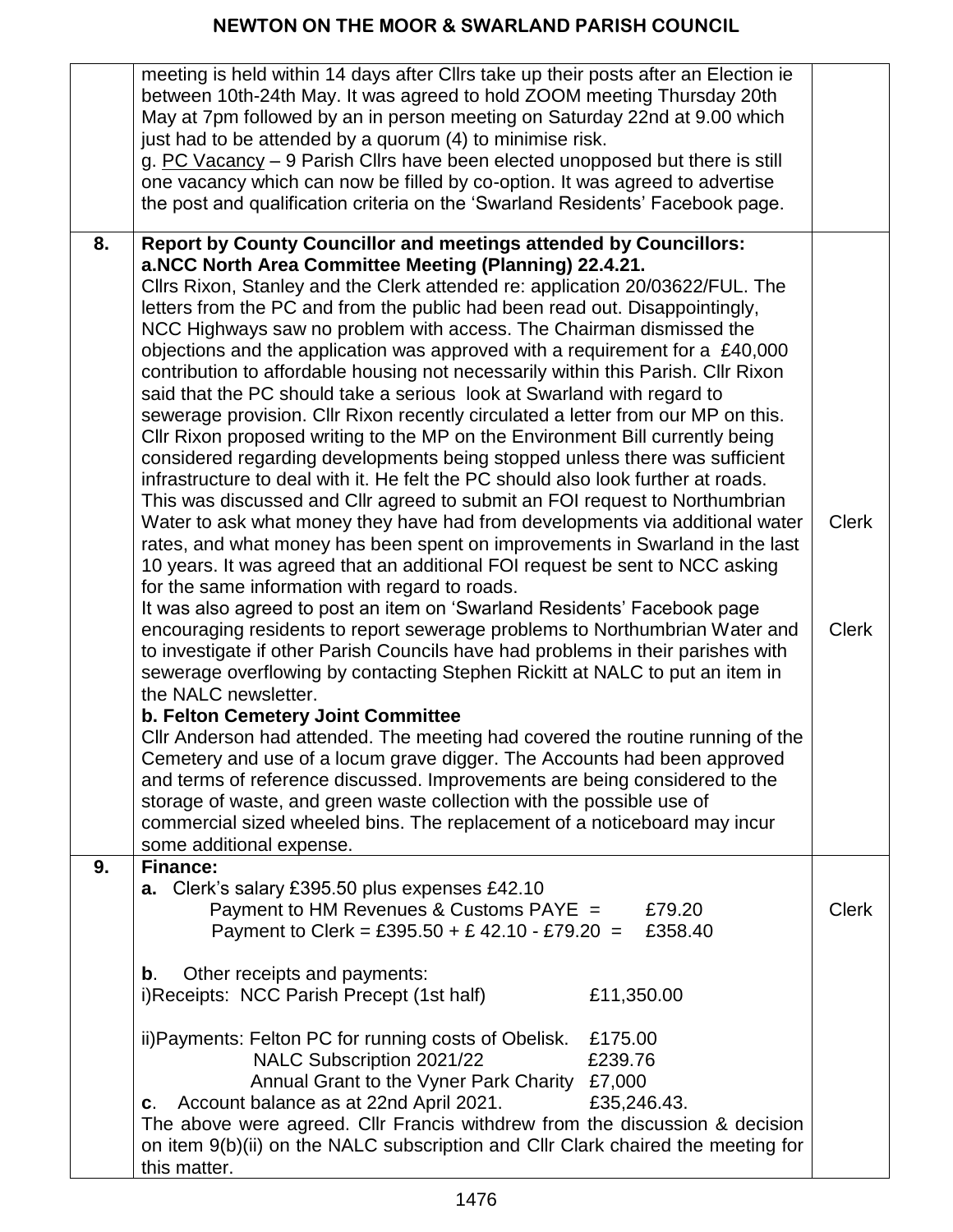| 10. | <b>Planning:</b><br>a. Decisions made by NCC<br>20/01296/SN - Street Naming Consultation - Land south of Mereburn House, Low Wood,<br>Swarland.<br>Name proposed is 'Alexander Grove'. The PC had no objections. Name PERMITTED.                                                                                                                                                                                                                                                                                                                                                     |  |
|-----|--------------------------------------------------------------------------------------------------------------------------------------------------------------------------------------------------------------------------------------------------------------------------------------------------------------------------------------------------------------------------------------------------------------------------------------------------------------------------------------------------------------------------------------------------------------------------------------|--|
|     | 20/03622/FUL - Increase no of dwellings by 2 dwellings from 9 to 11 dwellings. Land South Of<br>Mereburn House, Low Wood, Swarland, Northumberland. The Parish Council made several<br>objections to this application. Application APPROVED 22nd April 2021. (See item 8 above).                                                                                                                                                                                                                                                                                                     |  |
|     | b. Applications pending decision by NCC<br>19/01687/FUL - Change of use of land for the siting of up to 60 static caravans, along with<br>associated infrastructure and hard and soft landscaping. Archaeological report received<br>09.2.2021 and amended site location plan received 26.02.21.   Land North West Of Springwood,<br>Coast View, Swarland, Northumberland. The PC originally objected to this application for a<br>range of reasons including adverse visual impact, too close to existing buildings, sewerage and<br>drainage capacity issues, and highways safety. |  |
|     | 20/02884/CCMEIA - Land North Of Shiel Dykes U3050 Swarland Junction To Stouphill<br>Junction Swarland, Northumberland. Phased extraction of approximately 5 million tonnes of<br>hard rock and importation of inert material for use in restoration using overburden from site and<br>imported inert materials over 30 year period. This application is not within the Parish but may<br>impact on the area. The Parish Council did not object to the application subject to a range of<br>comments. Cllrs Cutforth and Howard-Row objected to the development.                      |  |
|     | 20/03501/DISCON - Discharge of conditions : 12 (highways) pursuant to planning approval<br>19/01637/FUL<br>Land Parcels South West Of Lisleswood, Old Park Road, Swarland, Northumberland. The<br>Parish Council made several objections to this application.                                                                                                                                                                                                                                                                                                                        |  |
|     | 20/04161/FUL - New single storey rear extension. 12 C106 Newton on the Moor, NE65 9JY.<br>The PC had no objections.                                                                                                                                                                                                                                                                                                                                                                                                                                                                  |  |
|     | 21/00576/NONMAT - 21/00576/NONMAT   Non-material amendment relating to planning<br>permission 20/01196/REM for revision to the width of the access road crossing the<br>watercourse   Land South Of Mereburn House, Low Wood, Swarland, Northumberland. The PC<br>agreed objected to the use of plastics. The original application specified the use of coir.                                                                                                                                                                                                                        |  |
|     | 21/00646/FUL - Proposed single storey side extension. North Lodge 8 Park Road Swarland<br>NE65 9JD. The Parish Council had no objections.                                                                                                                                                                                                                                                                                                                                                                                                                                            |  |
|     | 21/00750/OUT -1 No dwelling. Land South East OF 4 Studley Drive Studley Drive Swarland<br>Northumberland. The Parish Council made several suggestions.                                                                                                                                                                                                                                                                                                                                                                                                                               |  |
|     | c. Planning matters for Parish Council to consider.                                                                                                                                                                                                                                                                                                                                                                                                                                                                                                                                  |  |
|     | 21/00948/FUL - Demolition of existing single storey flat roofed extension to the rear.<br>Construction of a single storey extension to the rear. Conversion of the roof space to habitable<br>accommodation 1 Newton-On-The-Moor, Morpeth, Northumberland, NE65 9JY. Comments<br>invited until 27th April 2021                                                                                                                                                                                                                                                                       |  |
|     | 21/01139/FUL - Loft conversion with dorma [sic] windows to front elevation and front extension<br>to lounge/sitting room. 1 Nelson Drive, Swarland, NE65 9JR. Comments invited until 13th May<br>2021.                                                                                                                                                                                                                                                                                                                                                                               |  |
|     | 21/01325/OUT - Outline permission for demolition of existing dwelling and replacement with<br>2no detached dwellings (all matters reserved). 4 Kenmore Drive, Swarland, NE65 9QT.<br>Comments invited until 18th May 2021.                                                                                                                                                                                                                                                                                                                                                           |  |
| 11. | <b>Complaints:</b>                                                                                                                                                                                                                                                                                                                                                                                                                                                                                                                                                                   |  |
|     | • Leamington Lane drain and manhole outside Swarland Primary school - blockage                                                                                                                                                                                                                                                                                                                                                                                                                                                                                                       |  |